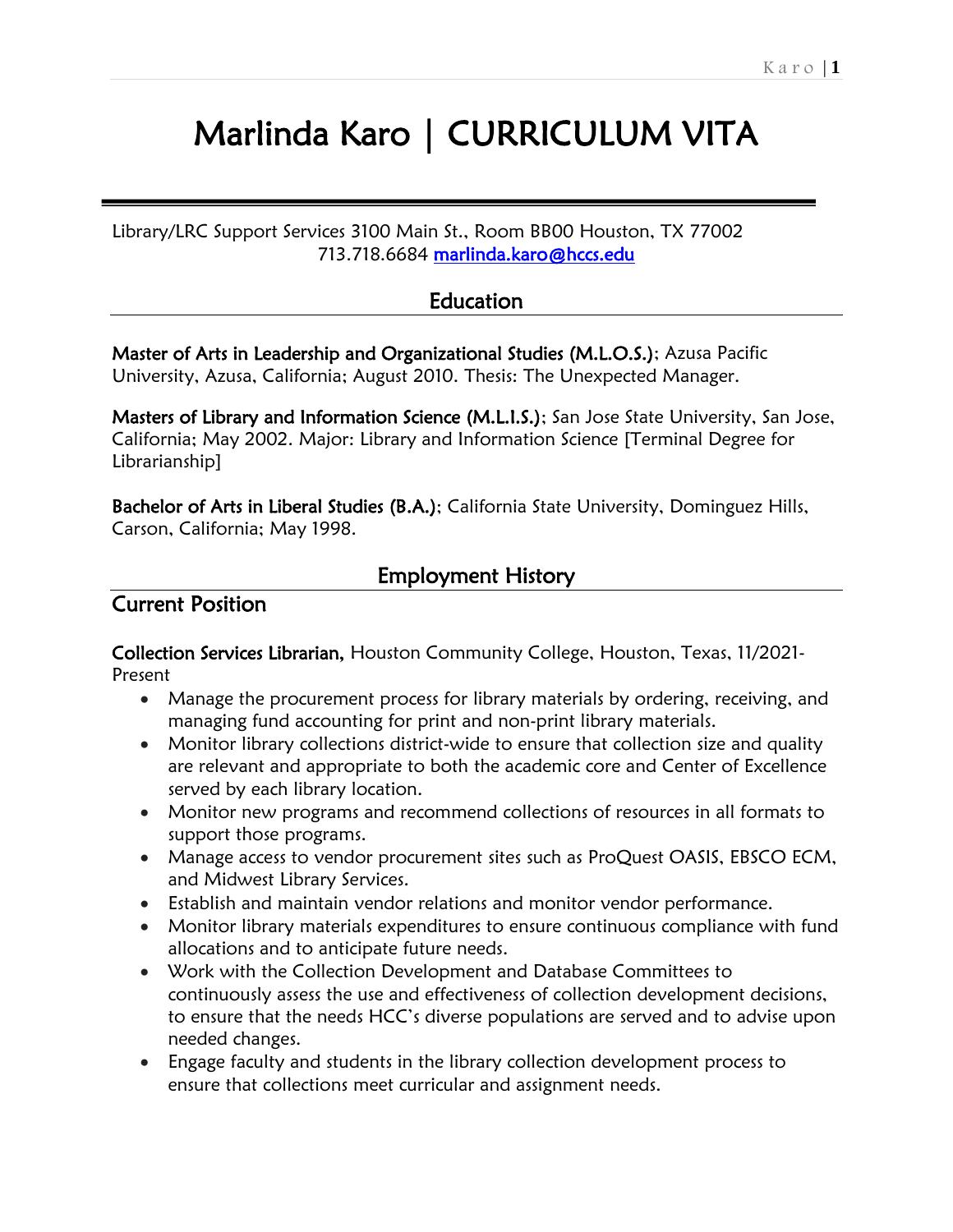- Supervise quality control of acquisitions information in the Library's ILS and on the Library homepage
- Monitor and ensure compliance with all HCC procurement policies, regulations and procedures
- Participate in the creation of digital instructional materials such as tutorials, research guides and videos for use online and in the classroom.
- Perform special and specific tasks which enhance and improve the total LRC/Library function.
- Assist with the library's Web 2.0 presence on Twitter, Facebook, and other social networking sites; and their use as instructional tools.
- Perform related duties as requested by the Director, Library/LRC Support.

#### Public Services Librarian, Houston Community College, Houston, Texas, 08/2016-10/2021

- Provide reference and information services to library users.
- Actively participate in the teaching various library's instruction program online and face-to-face.
- Create and manage multiple library research guides for faculty and students.
- Support Access Services functions as circumstances dictate.
- Serves as liaison for Accounting, Business, Business Technology, Culinary Arts, Finance/Banking, Hospitality Administration, International Business, Marketing/Marketing Management, Child Development, Teacher Education Studies, and Real Estate.
- Participate in the library's Liaison/Builder program for collection development.
- Work collegially with all library staff, faculty, students, and other Library users.
- Work well with a culturally diverse population.
- Familiarity with Springshare Products such as LibAnswers, LibChat and LibGuides.
- Keep abreast of current trends in reference and information literacy services.
- Perform other duties as assigned based on fluctuating library need.

#### Business Research & Instructional Services Librarian, Stephen F. Austin State University, Nacogdoches, Texas, 08/2013-07/2016

- Developed and maintained regular communication with library representatives, department heads, relevant faculty, staff, researchers and students in assigned subjects and departments to understand constituents' teaching and research interests and needs and explain and interpret library programs and resources.
- Assessed and share knowledge of the interests and needs within discipline groups, functional areas, and through administrative channels to work collaboratively to develop collections and services and meet the constituents' needs.
- Assigned areas are accounting, business communication & legal studies, economics & finance, management, marketing & international business and disciplined related fields.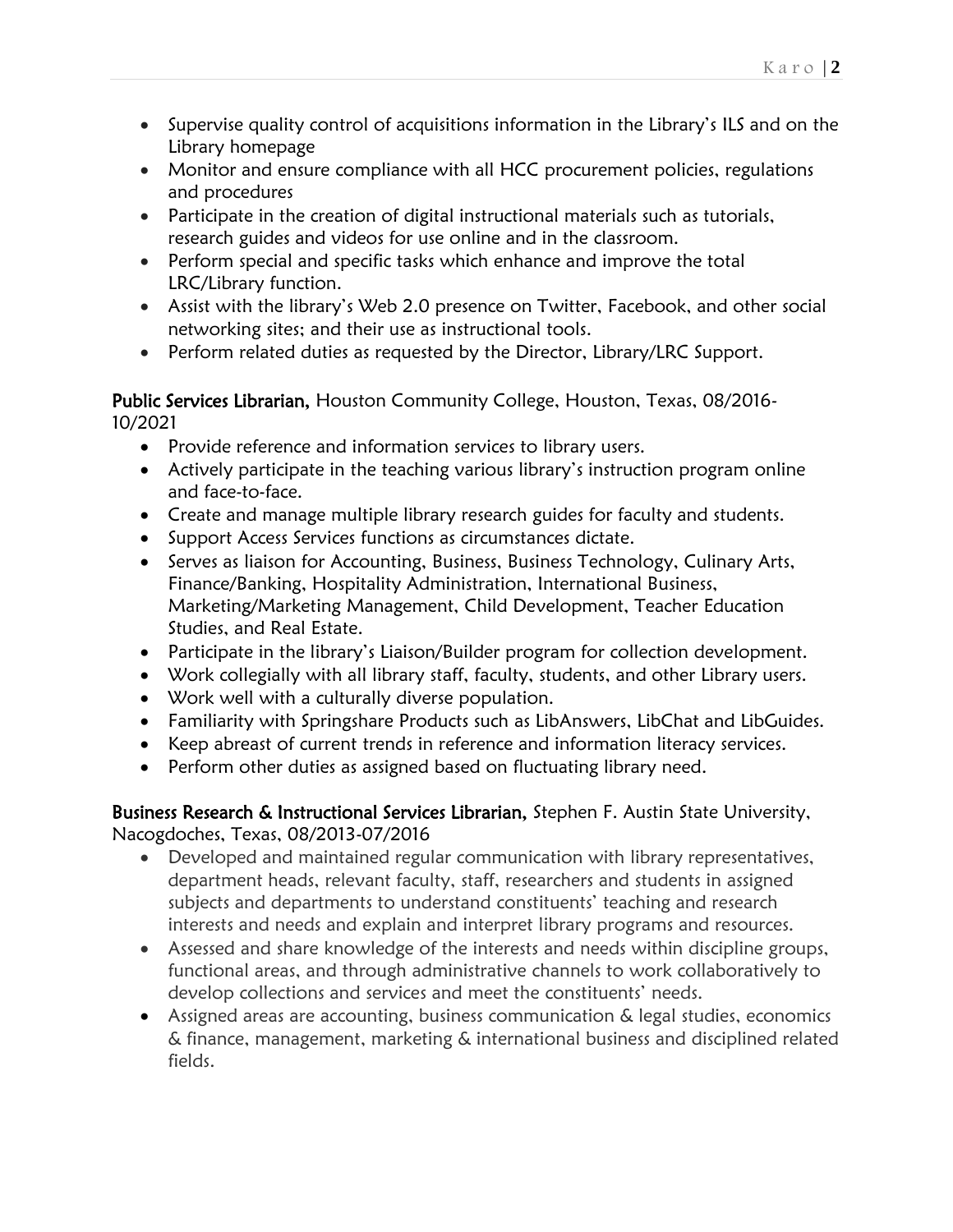- Effectively deliver reference service to students, staff, faculty and community. Provide reference service to faculty, staff, and students at public service points and subject specific consultation by appointment.
- Provided broad-based reference support to the reference desk staff.
- Actively participate in all forms of reference services (email, phone, etc.)
- Strengthen the knowledge-base of all staff providing reference services by sharing expertise, providing feedback on relevant training issues, assisting in training and actively participating in Research Instruction Services (RIS) department meetings.
- Lead and participated in cross-training with members of the discipline group.
- Ability to multitask and work cooperatively with others.
- Effectively interact with customers of diverse backgrounds in providing services.
- Designed, delivered, assessed, and promoted library instruction programs to support a comprehensive library-wide Information Literacy Program. Build on current skills and knowledge of information literacy theory and practice to share with colleagues and enhance the overall quality of Ralph W. Steen library instruction program.
- Designed and delivered subject area, or resource, specific information/training sessions for students and faculty, as well as for community groups or the general public.
- Collaborated with faculty to develop instruction sessions.
- Effectively build and manage information resources in assigned subject areas of accounting, business communication & legal studies, economics & finance, management, marketing & international business through a balanced, broad-based approach, as well as participate in discipline related collection development.
- Integrated analysis and assessment into collection development activities to facilitate and enhance data-driven collection decisions.
- Lead and/or participated in determining collection needs for users.
- Encouraged, evaluated and responded to monograph suggestions and serial requests from users and select materials to be firm ordered.
- Communicated with vendors, professional associations and professional networks to become/remain aware of new/developing resources and evaluate for acquisitions or replacement of current products.
- Work collaboratively with others having collection responsibilities in related subject areas, as well as with staff in acquisitions and collection management.
- Provided research consultation and instructional support for students and faculty members in assigned subject areas, including distance education. Develops creative instructional materials and modules where applicable, in the print and online environments.
- Maintained collection excellence and relevance through careful examination of selection tools and the use of library resources, weeding of assigned subject areas, and staying abreast of trends in scholarly communication. Coordinates department wide collection management activities, including selection profiles, management tools, reports and statistics.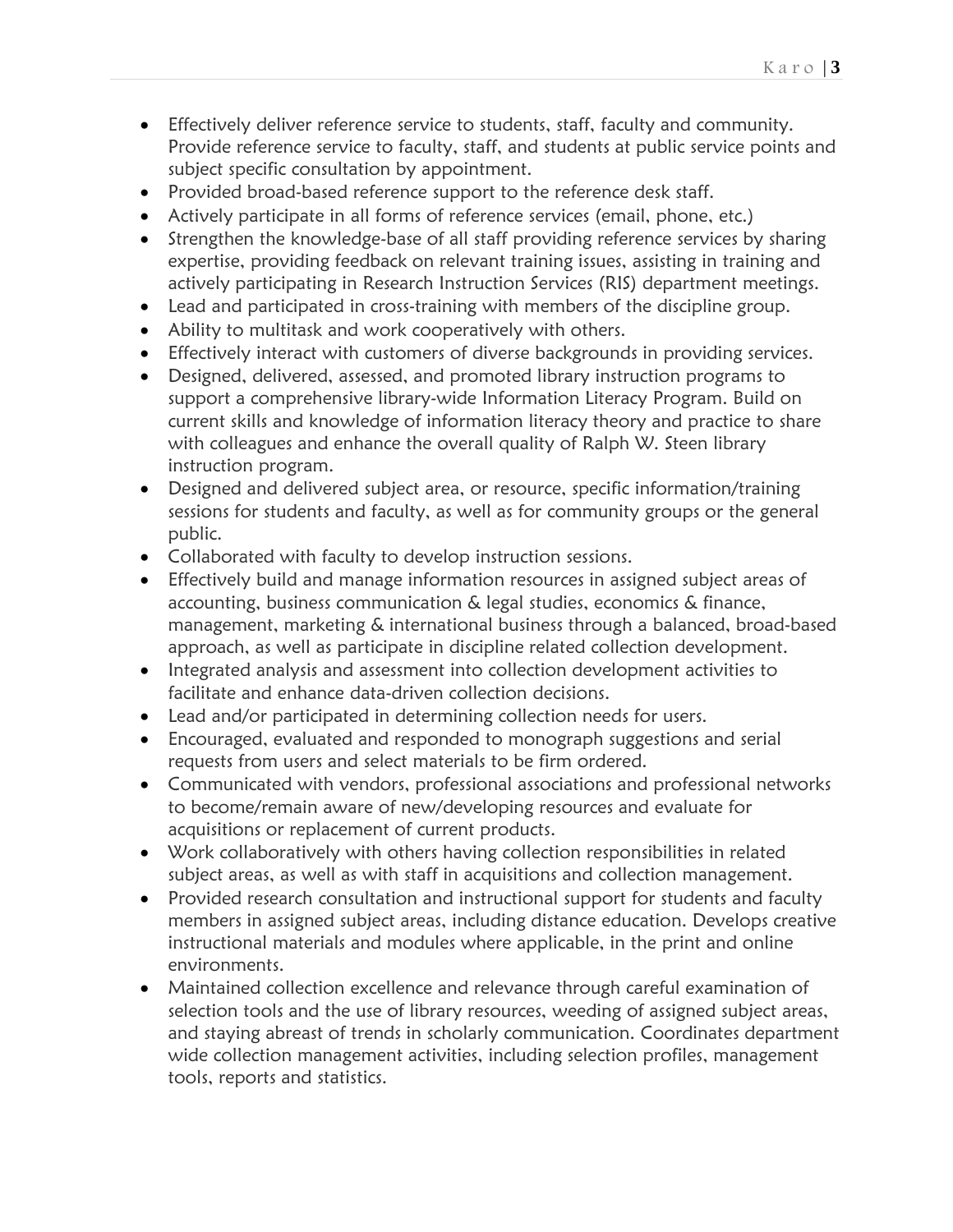- Maintained competence in all available reference information resources, both print and electronic, recommending resources needed to support subject areas.
- Participated in development of departmental training programs in the use of information resources.
- Educated assigned departments on scholarly communication issues including economic issues, authors' rights, and author and publisher perspectives. Support and promote the scholarly services (repository, electronic journals, online conferences, etc.) of the Center for Digital Scholarship and the SFA community.
- Participated in scholarly activities and professional service commensurate with Ralph W. Steen Library faculty status requirements.
- Kept current on business topics, librarianship trends and practices, and areas of interest.
- Served on committees for library, university, and professional organizations, as requested or elected.
- Coordinated and/or participated on special projects approved by department Head and/or Director.
- Performed other duties and special projects as assigned.

# Previous Professional Positions

# Adjunct Reference Librarian

Los Angeles Mission College, Sylmar, CA 02/08-06/13

- Assisted students, faculty & staff with reference inquiries and database research.
- Answered reference questions in-person, by telephone and online.
- Provided a range of reference and instruction services to support the research.
- Worked under guidance of Instruction and Information Literacy Librarian; provide individualized and group instruction on the use of library resources, including specialized databases and other online resources across all disciplines.
- Taught 2-4 hours per year of Library credit classes and project specific bibliographic library instruction classes as needed.
- Created and maintained various education materials and resources online and in print; and other duties as assigned.

# Librarian

Oaks Christian School, Westlake Village, CA 01/04-06/13

- Assisted with the planning, organizing and managing of Library Information Services.
- Administered a library literature and skills curriculum, collaborating with teachers on school & library activities, supervising library personnel & volunteers, research & purchasing of library acquisitions, collection development, & budget management.
- Worked collaboratively with other faculty in developing bibliographic instruction programs across the curriculum.
- Taught weekly information literacy skills and research classes.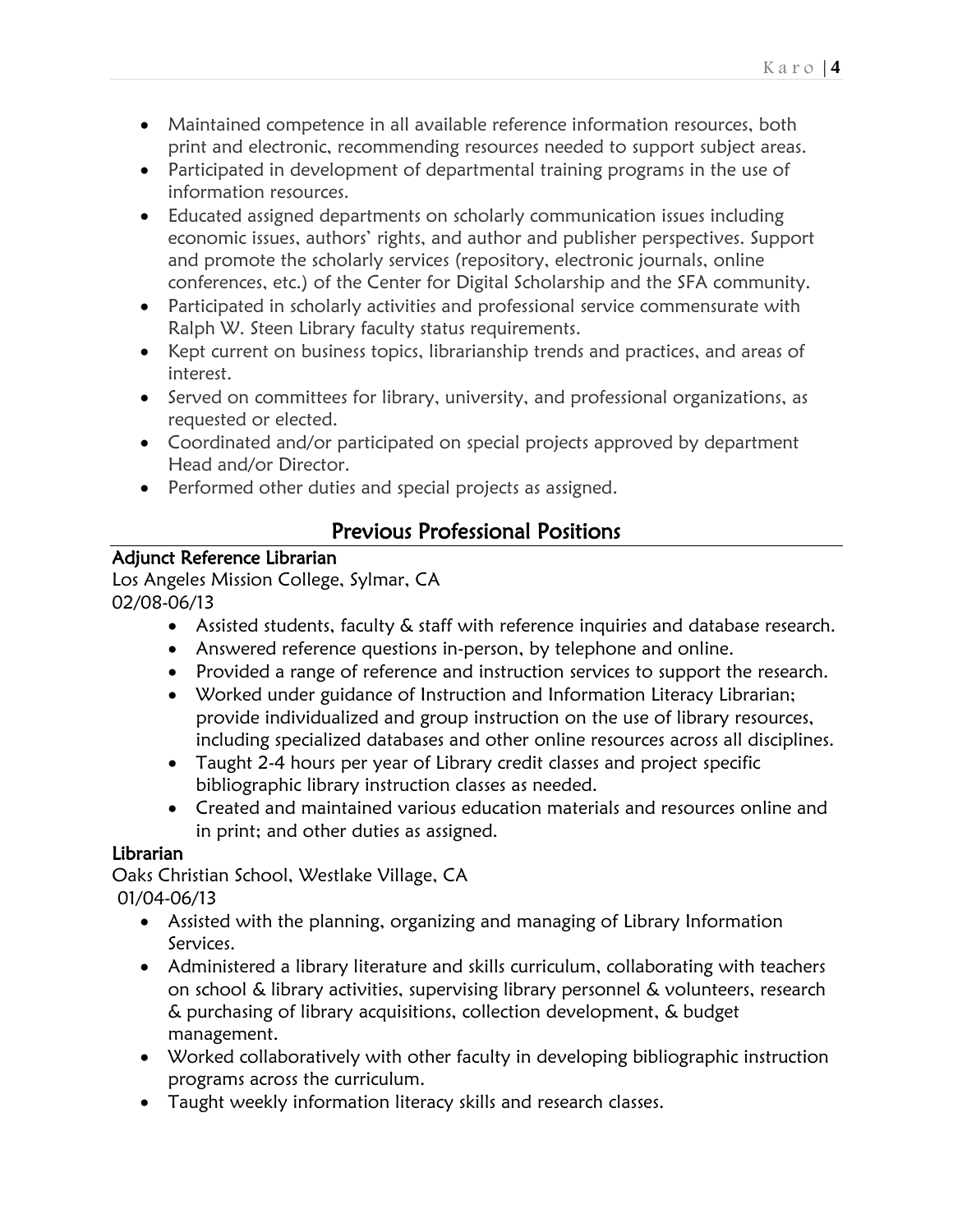#### Adjunct Reference Librarian

Los Angeles Pierce College, Woodland Hills, CA 06/08-08/08

- Assisted students, faculty & staff with reference inquiries and database research.
- Answered reference questions in-person, by telephone and online.
- Provided a range of reference and instruction services to support the research.
- Worked under guidance of Instruction and Information Literacy Librarian, provide individualized and group instruction on the use of library resources, including specialized databases and other online resources across all disciplines.
- Collaborated with other faculty to increase students' knowledge of library resource.
- Taught general and subject specific library instruction classes as needed.

#### Children's Reference Librarian II

Beverly Hills Public Library, Beverly Hills, CA 10/02-02/11

- Provided Reference and Reader's Advisory Service and Instruction in the use of the library to children, students, young adults and patrons using the INNOPAC automated system.
- Assisted subordinates and supervisors in identifying and resolving problems.
- Provided reference services using electronic resources including CD-ROMs, online databases and the Internet.

#### News Librarian-Researcher/ Fact Checker

Ms. Magazine, Beverly Hills, CA 07/02-03/03

- Chosen as Ms. Magazine's chief fact checker.
- Performed routine fact checking duties to ensure accuracy of recorded data.
- Verified facts concerning government agencies, scholars, journalists, writers and editors to ensure accuracy.
- Managed the information resources library for use by news and editorial staff in newspaper, magazines, and radio and television stations.
- Researched, retrieve and disseminate information in resource library using Lexis-Nexis and other commercial databases.
- Assigned classification terms to news articles, input news articles into ENDNOTE database and researched news information in in-house database Microsoft Access.
- Used aids for archives, such as accession lists, indexes, guides, bibliographies, abstracts and microfilmed copies of documents.

#### Acquisitions Assistant Librarian

J Paul Getty Trust, Getty Conservation Institute, Information Resource Center,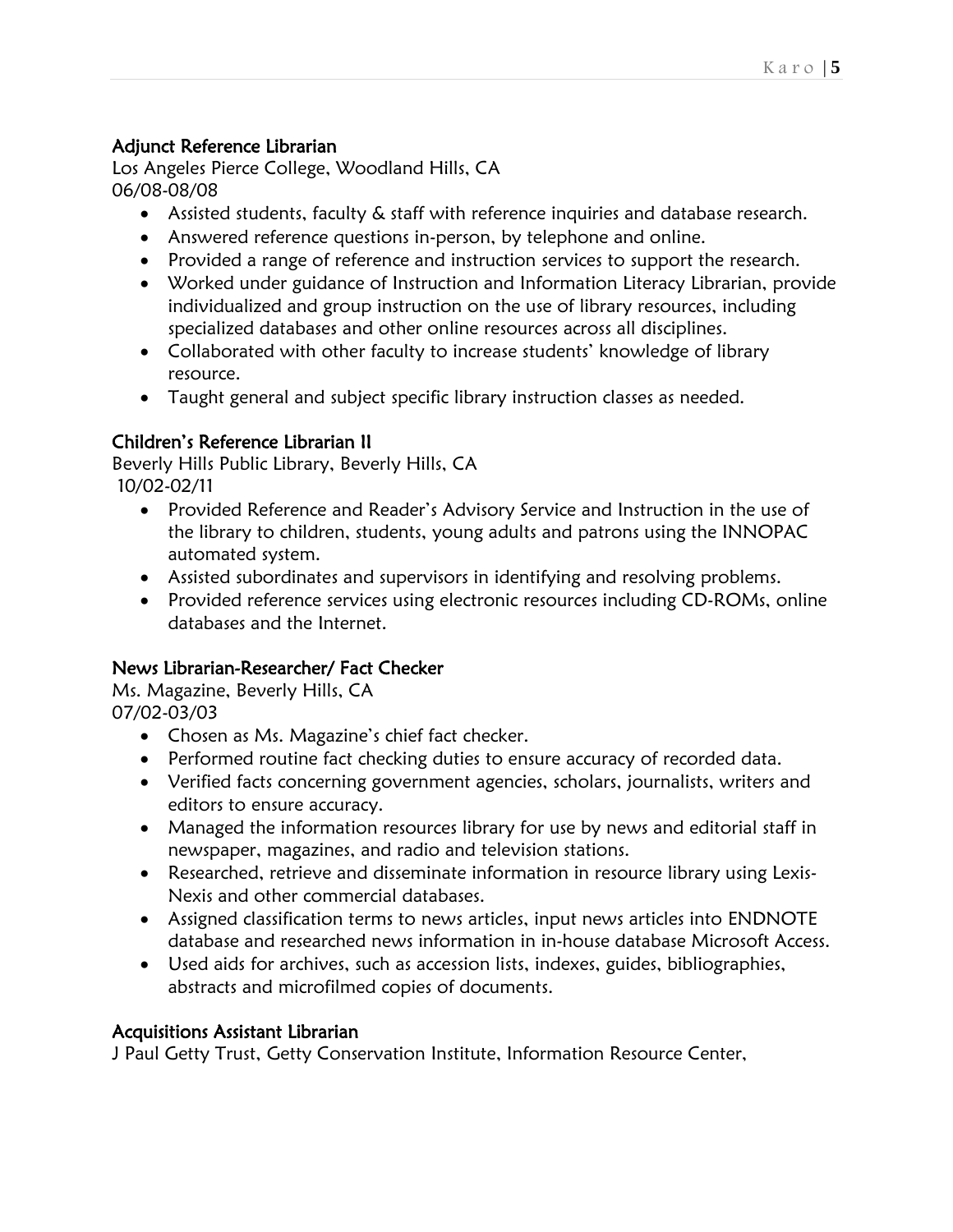#### Los Angeles, CA 11/98-07/02

- Selected and ordered books, serials, films, and other materials for the library using Voyager/Endeavor automated system.
- Researched various databases such as RLIN, OCLC, Dialog, and the Internet for bibliographic information, dissertations, and technical reports.
- Conducted one-on-one bibliographic instruction to visiting scholars, scientists, and staff.
- Other duties as assigned.

# Previous Work Experience

## News Librarian-Intern, Practicum/Internship

The Hollywood Reporter, Library & Research Department, Los Angeles, CA 09/01-01/02

- Maintained and filed procuring photo archive library.
- Researched, retrieved and disseminated information in resource library and commercial databases such as Dow Jones Interactive, Baseline, Backstage West, and Players directory.
- Assist with reference and research of database searching, and preparation of passwords to various online accounts of Hollywood Reporter databases.
- Call agents of various Hollywood actors, directors, screenwriters, musicians, authors, etc. of headshot photos to update photo library.
- Conducted intensive daily research of news and other online content providers for Hollywood Reporter staff and reporters.
- Evaluated and recommended materials for binding, mending or discarding from collections as appropriate.

## Librarian-Intern, Practicum/Internship

The Boeing Company, Boeing Library Services, Huntington Beach, CA 06/01-08/01

- Maintained the library's collection of books, serial publications, documents, and audiovisual and other documents.
- Compiled a list of library materials according to subject and interest, using specific databases such as ProQuest and EbscoHost and websites.
- Keyed in information into computer in order to store information.
- Searched and Researched technical literature complied accession lists and annotated and abstracted materials.
- Researched and selected content for technical math and space engineering materials.
- Bibliographic checking by filling in additional information, such as publisher, date of publication, and edition into cataloging system.